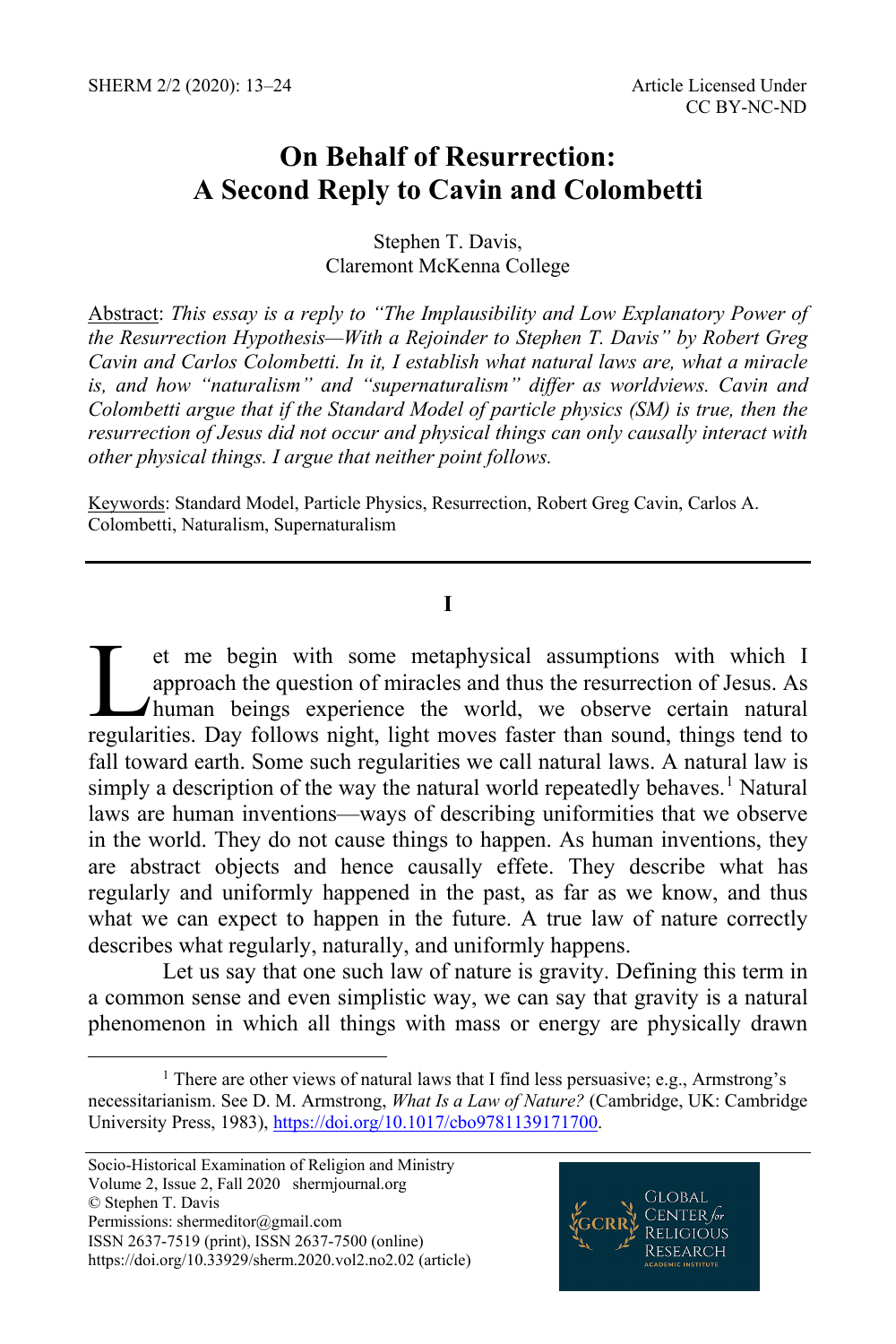toward each other. Near the earth, gravity describes the observed fact that things that are heavier than air—when left unsupported in the air—tend to move toward the center of the earth.

 But *why* is gravity true? Why is it that physical objects tend to fall? One possibility is to say that this is simply the way that things naturally behave and that is the end of the story.<sup>[2](#page-1-0)</sup> "Naturalism" is a metaphysical worldview that roughly says: (1) The only thing that exists is the physical universe (i.e., there are no non-physical entities like spirits, souls, gods, or God). (2) Every event that occurs can, in principle, be explained in terms used in the natural sciences (i.e., there are no miracles, permanent anomalies, or inexplicable mysteries). And (3) true natural laws, whatever they turn out to be, always hold.

As a theist, I reject naturalism in favor of "supernaturalism." This worldview holds: (1) The physical universe exists because God—an omnipotent and non-physical being—brought it into existence, along with all true natural laws. (2) God has the ability and perhaps occasionally the intention to bring about events that, apart from God, would not naturally have occurred; they are usually called miracles. (3) Accordingly, not all phenomena can be explained in purely scientific terms; some occurrences can only be explained by the activity of God.<sup>[3](#page-1-1)</sup>

What exactly are miracles? That is a controversial and muchdiscussed question in the philosophy of religion. Cavin and Colombetti seem to understand a miracle as God interacting with the world, which of course they insist never happens. I will accept that basic definition, amplified only slightly: a miracle is God intervening in the natural order to bring about an event that apart from God's intervention would not otherwise have occurred. It is but a short step to say that a miracle amounts to God violating one or more natural laws.<sup>[4](#page-1-2)</sup> So I will understand a miracle as Richard Swinburne does,<sup>[5](#page-1-3)</sup> i.e., as a non-repeatable counter-instance to a law that is brought about by God.

<span id="page-1-0"></span><sup>&</sup>lt;sup>2</sup> There are deeper explanations of gravity in physics, but I am going to ignore them because they are not relevant to my argument.<br><sup>3</sup> I realize that there are other worldviews than these. Some people, for example,

<span id="page-1-1"></span>believe in God and creation but in virtually all other respects are naturalists. They are usually called deists.

<span id="page-1-2"></span><sup>&</sup>lt;sup>4</sup> Theistic philosophers have tried out other notions of miracles; e.g., Michael Murray's Leibnizian suggestion that events like the resurrection were frontloaded by God into the creation and so do not require any natural law to be violated. But for simplicity's sake, I will stick with the older idea. 5 Richard Swinburne, *The Concept of Miracle*, New Studies in the Philosophy of

<span id="page-1-3"></span>Religion (London: Palgrave Macmillan, 1970), [https://doi.org/10.1007/978-1-349-00776-9.](https://doi.org/10.1007/978-1-349-00776-9)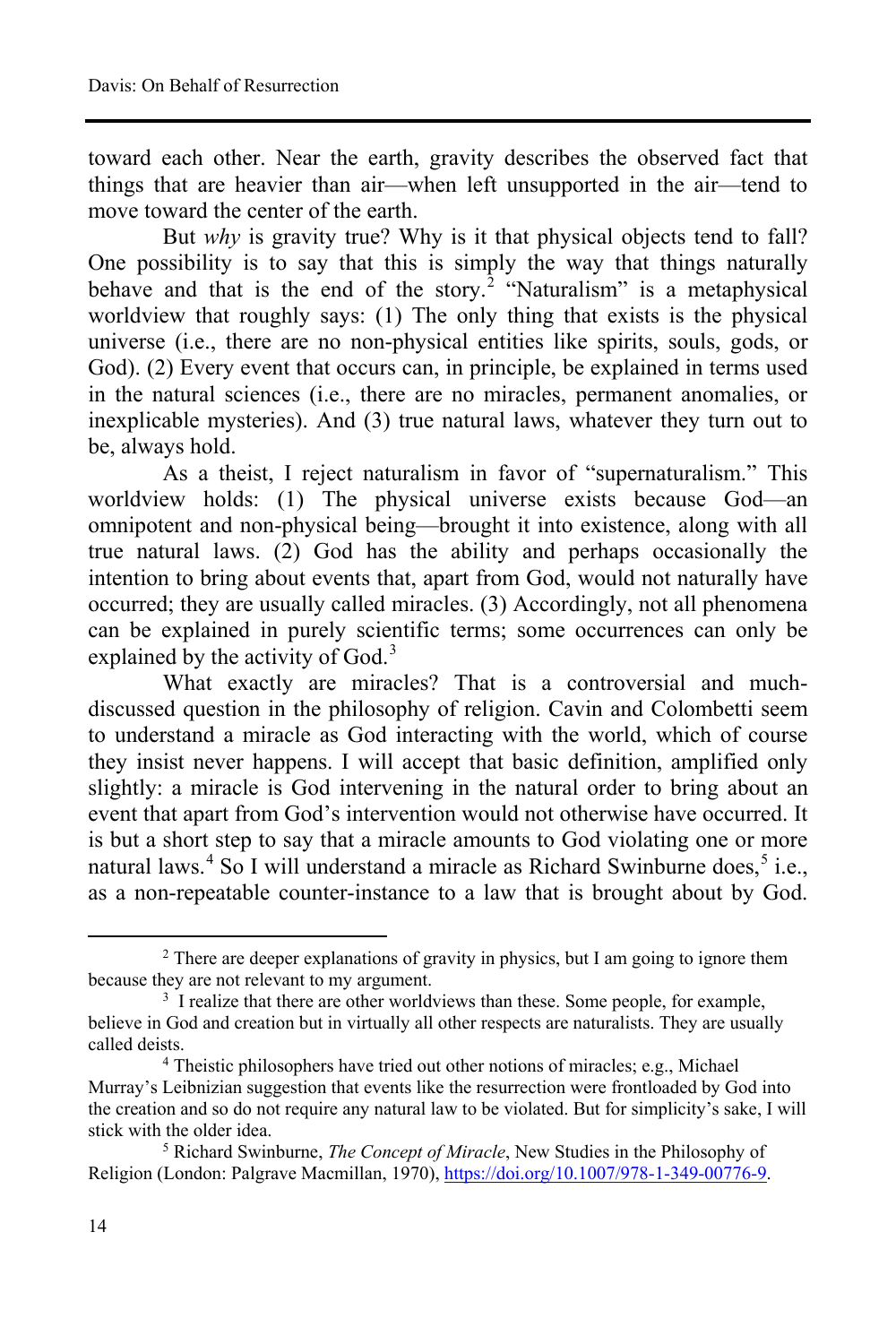heavens and the earth? I do not know whether C&C believe in divine creation, but Christians do. We have no problem whatsoever with the idea of God, a non-physical being, interacting with energy. I thus conclude that this argument from C&C goes nowhere.

Second, C&C argue that it is only rational to believe a proposition if its probability is greater than 0.5. And, in the vast majority of cases, that is certainly true. But there is a kind of case where it is not true, where the rationality requirements are looser. Suppose we are trying to explain some phenomenon; there are four and only four mutually exclusive explanations, A, B, C, and D. Suppose that A, B, and C, so far as we can tell, each have a probability of 0.1 (and thus the probability that one of them is true has a probability of 0.3). And suppose that the probability of D is 4.5. This would doubtless be a case where much is unknown and more research is needed. But suppose further that, for some pragmatic reason, we must now choose one of the four. Then I would argue that it is rational to believe D.

But that is not my position on the resurrection of Jesus. C&C assert that "[Davis] thinks he is justified in believing R [that Jesus was raised] even though it has a low probability" (p. 50). I accept that the prior probability of the resurrection of Jesus is low. But assuming supernaturalism (as I do) together with the evidence and background information, I think the probability of R is well above 0.5.

### **VI**

Toward the end of their paper, C&C range into biblical studies in support of the idea that the resurrection of Jesus is a legend. They argue that the accounts of the resurrection of Jesus in the Gospels are not credible. I will not comment on their arguments, although I believe they are answerable;<sup>[18](#page-2-0)</sup> I will just point out that I was puzzled why they felt the need to go there. They argue repeatedly that SM, *by itself*, entails that Jesus was not raised from the dead. If they are correct about that—and I still find it breathtaking that believe it—there is no need at all to consider evidence.

Natural laws do not cause, force, or require things to happen, like a king or legislature. They allow us to expect or predict what will very probably

<span id="page-2-0"></span><sup>&</sup>lt;sup>18</sup> See Stephen T. Davis, "The Gospels are Reliable as Historically Factual Accounts," in *Debating Christian Theism*, ed. J. P. Moreland and Chad Meister, trans. Khaldoun A. Sweis (New York: Oxford University Press, 2013), 417–29 and N. T. Wright, *The Resurrection of the Son of God*, Christian Origins and the Question of God 3 (Minneapolis, MN: Fortress Press, 2003).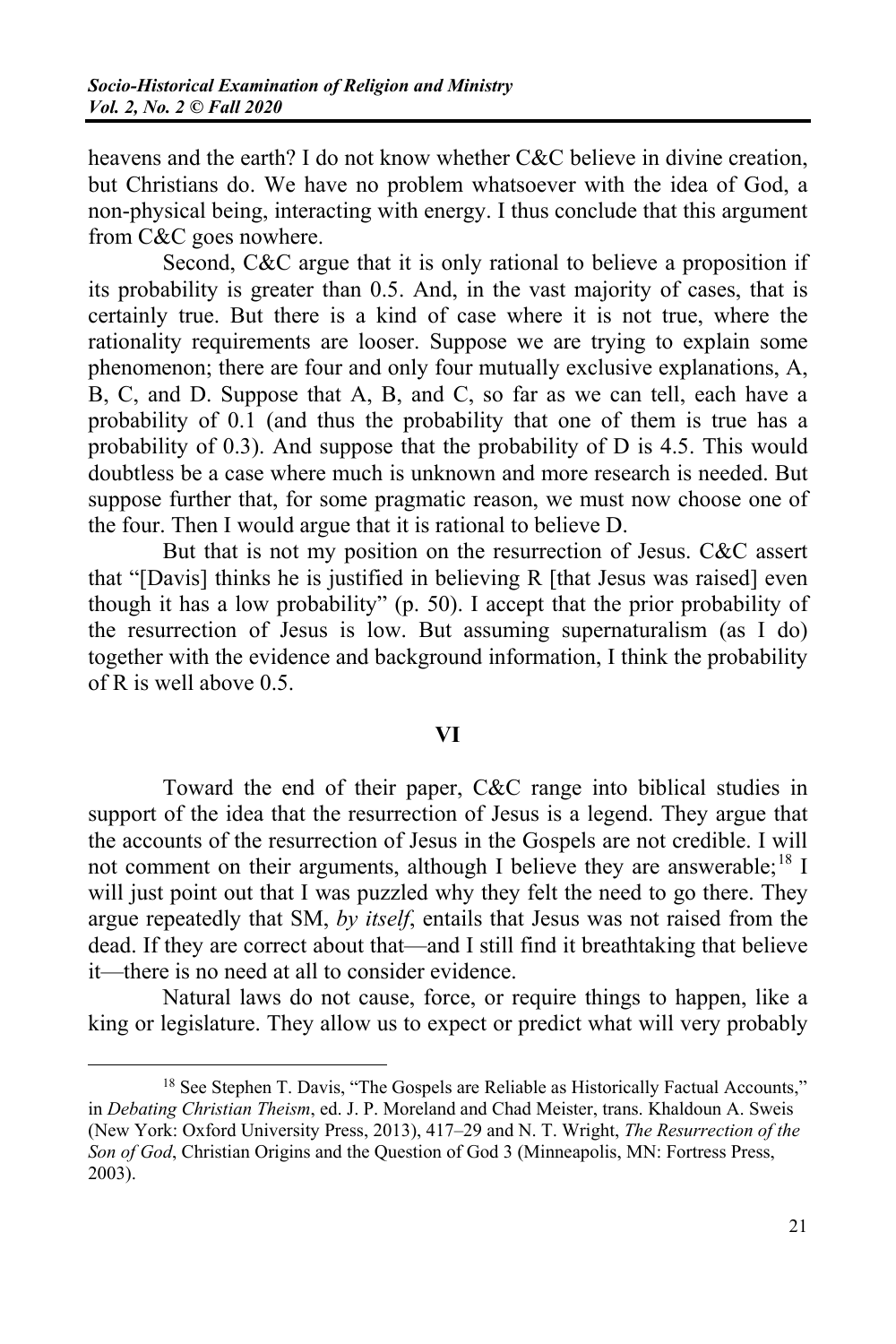happen. Physicists, these days, are searching for a "theory of everything" (TOE), a grand theoretical framework that will combine general relativity (gravity) and quantum field theory. It will be stronger than SM. It will, so they hope, be able to explain everything. But not even that theory, once achieved, will rule out the possibility of God, miracles, or the resurrection.

#### BIBLIOGRAPHY

| Armstrong, D. M. What Is a Law of Nature?. Cambridge, UK: Cambridge |
|---------------------------------------------------------------------|
| University Press, 1983. https://doi.org/10.1017/cbo9781139171700.   |

- Cavin, Robert Greg, and Carlos A. Colombetti. "Assessing the Resurrection Hypothesis: Problems with Craig's Inference to the Best Explanation." *European Journal for Philosophy of Religion* 11, no. 2  $(Summer 2019): 205-28. \frac{http://dx.doi.org/10.24204/eipr.v11i2.2836.$
- ———. "The Implausibility and Low Explanatory Power of the Resurrection Hypothesis—With a Rejoinder to Stephen T. Davis." *Socio-Historical Examination of Religion and Ministry* 2, no. 1 (Spring 2020): 37–94. [http://doi.org/10.33929/sherm.2020.vol2.no1.04.](http://doi.org/10.33929/sherm.2020.vol2.no1.04)
- Davis, Stephen T. "Cartesian Omnipotence." *Philosophia Christi* 19, no. 2  $(2017): 455-61.$  [http://doi.org/10.5840/pc201719236.](http://doi.org/10.5840/pc201719236)
	- ———. "The Gospels are Reliable as Historically Factual Accounts." In *Debating Christian Theism*, edited by J. P. Moreland and Chad Meister. Translated by Khaldoun A. Sweis, 417-29. New York: Oxford University Press, 2013.
	- ———. "Craig on the Resurrection: A Defense." *Socio-Historical Examination of Religion and Ministry* 2, no. 1 (Spring 2020): 28–35. [http://doi.org/10.33929/sherm.2020.vol2.no1.03.](http://doi.org/10.33929/sherm.2020.vol2.no1.03)
- Quinton, Anthony. "Spaces and Times." Philosophy 37, no. 140 (1962): 13047. [http://doi.org/10.1017/s0031819100036792.](http://doi.org/10.1017/s0031819100000863)
- Swinburne, Richard. *The Concept of Miracle*. New Studies in the Philosophy of Religion. London: Palgrave Macmillan, 1970. [https://doi.org/10.1007/978-1-349-00776-9.](https://doi.org/10.1007/978-1-349-00776-9)

—. "Times." *Analysis* 25, no. 6 (1965): 185–91. [http://doi.org/10.1093/analys/25.6.185.](http://doi.org/10.1093/analys/25.6.185)

- Ward, K. "The Unity of Space and Time." Philosophy 42, no. 159 (1967): 6874. [http://doi.org/10.1017/s0031819100000863.](http://doi.org/10.1017/s0031819100000863)
- Wright, N. T. *The Resurrection of the Son of God*. Christian Origins and the Question of God 3. London: SPCK, 2003.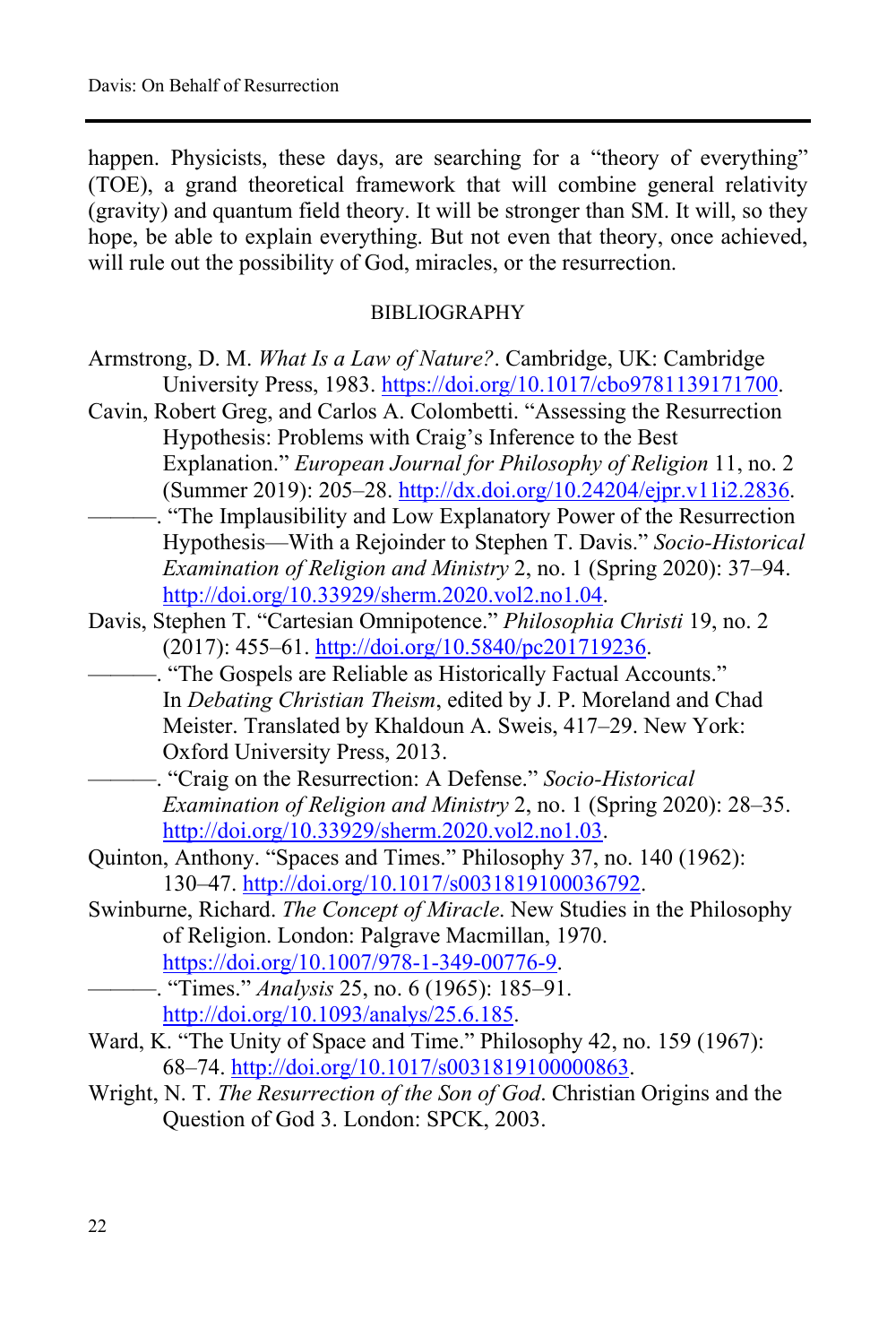#### ABOUT THE AUTHOR

**[Stephen T. Davis](https://sites.google.com/view/stephen-davis/home)** is the Russell K. Pitzer Professor of Philosophy, emeritus, at Claremont McKenna College.

#### ACKNOWLEDGEMENT

I would like to thank William L. Craig and Eric Yang for their helpful comments.